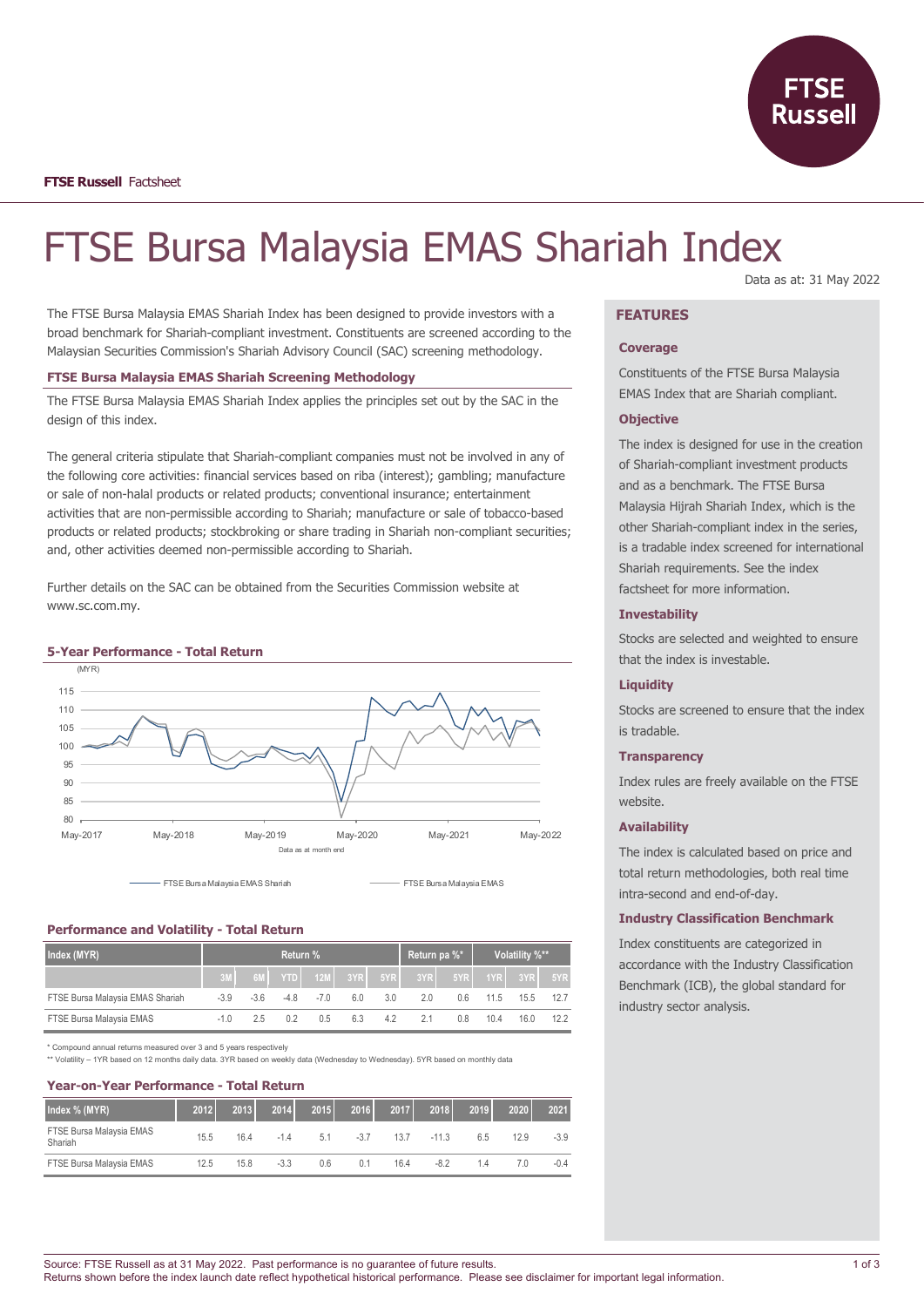# **Return/Risk Ratio and Drawdown - Total Return**

| Index (MYR)                      | <b>Return/Risk Ratio</b> |     |     |             | Drawdown (%) |         |         |             |
|----------------------------------|--------------------------|-----|-----|-------------|--------------|---------|---------|-------------|
|                                  | 1YR                      | 3YR | 5YR | <b>10YR</b> | 1YR          | 3YR     | 5YR     | <b>10YR</b> |
| FTSE Bursa Malaysia EMAS Shariah | $-0.6$                   | 0.1 | 0.0 | 0.3         | $-10.8$      | $-24.8$ | $-30.2$ | $-30.2$     |
| FTSE Bursa Malaysia EMAS         | 0.1                      | 0.1 | 0.1 | 0.3         | $-8.3$       | $-29.2$ | $-34.2$ | $-34.2$     |

Return/Risk Ratio – based on compound annual returns and volatility in Performance and Volatility table Drawdown - based on daily data

# **Top 10 Constituents**

| <b>Constituent</b>             | Country  | <b>ICB Sector</b>                           | Net MCap (MYRm) | Wgt % |
|--------------------------------|----------|---------------------------------------------|-----------------|-------|
| Tenaga Nasional                | Malaysia | Electricity                                 | 29.324          | 6.97  |
| PETRONAS Chemicals Group Bhd   | Malaysia | Chemicals                                   | 28,974          | 6.89  |
| Press Metal Aluminium Holdings | Malaysia | Industrial Metals and Mining                | 18,116          | 4.31  |
| Sime Darby Plantation          | Malaysia | Food Producers                              | 17.928          | 4.26  |
| <b>IHH Healthcare</b>          | Malaysia | <b>Health Care Providers</b>                | 17.563          | 4.17  |
| Axiata Group Bhd               | Malaysia | <b>Telecommunications Service Providers</b> | 14.852          | 3.53  |
| O                              | Malaysia | Food Producers                              | 13.564          | 3.22  |
| <b>MISC</b>                    | Malaysia | Industrial Transportation                   | 12,378          | 2.94  |
| PPB Group                      | Malaysia | Food Producers                              | 11,120          | 2.64  |
| Digi.com                       | Malaysia | <b>Telecommunications Service Providers</b> | 10.946          | 2.60  |
| <b>Totals</b>                  |          |                                             | 174,763         | 41.54 |

## **ICB Supersector Breakdown**

| <b>ICB Code</b> | <b>ICB Supersector</b>                | No. of Cons    | Net MCap (MYRm) | Wgt %  |
|-----------------|---------------------------------------|----------------|-----------------|--------|
| 1010            | Technology                            | 23             | 31,147          | 7.40   |
| 1510            | Telecommunications                    | 6              | 48,257          | 11.47  |
| 2010            | <b>Health Care</b>                    | 11             | 38,960          | 9.26   |
| 3020            | <b>Financial Services</b>             | $\overline{2}$ | 4,064           | 0.97   |
| 3030            | Insurance                             | 1              | 1,537           | 0.37   |
| 3510            | <b>Real Estate</b>                    | 21             | 12,670          | 3.01   |
| 4010            | Automobiles and Parts                 | 3              | 3,246           | 0.77   |
| 4020            | <b>Consumer Products and Services</b> | 13             | 3,506           | 0.83   |
| 4030            | Media                                 | $\overline{2}$ | 174             | 0.04   |
| 4040            | Retailers                             | 8              | 6,952           | 1.65   |
| 4050            | <b>Travel and Leisure</b>             | $\overline{2}$ | 910             | 0.22   |
| 4510            | Food Beverage and Tobacco             | 33             | 82,652          | 19.65  |
| 4520            | Personal Care Drug and Grocery Stores | 3              | 341             | 0.08   |
| 5010            | <b>Construction and Materials</b>     | 37             | 21,679          | 5.15   |
| 5020            | Industrial Goods and Services         | 47             | 47,810          | 11.37  |
| 5510            | <b>Basic Resources</b>                | 16             | 21,729          | 5.17   |
| 5520            | Chemicals                             | 5              | 30,668          | 7.29   |
| 6010            | Energy                                | 15             | 22,179          | 5.27   |
| 6510            | <b>Utilities</b>                      | $\overline{7}$ | 42,190          | 10.03  |
| <b>Totals</b>   |                                       | 255            | 420,670         | 100.00 |

# **INFORMATION**

#### **Index Universe**

FTSE Bursa Malaysia EMAS Index

**Index Launch**

22 January 2007

**Base Date**

31 March 2006

**Base Value**

6000

**Investability Screen**

Free-float adjusted and liquidity screened

#### **Index Calculation**

Real-time (calculated every 60 seconds) and end-of-day indices available

**End-of-Day Distribution**

Via FTP and email

**Currency**

MYR, EUR, GBP, USD and JPY

**Review Dates**

Semi annually in June and December

**Bursa Malaysia Contact**

infoservices@bursamalaysia.com